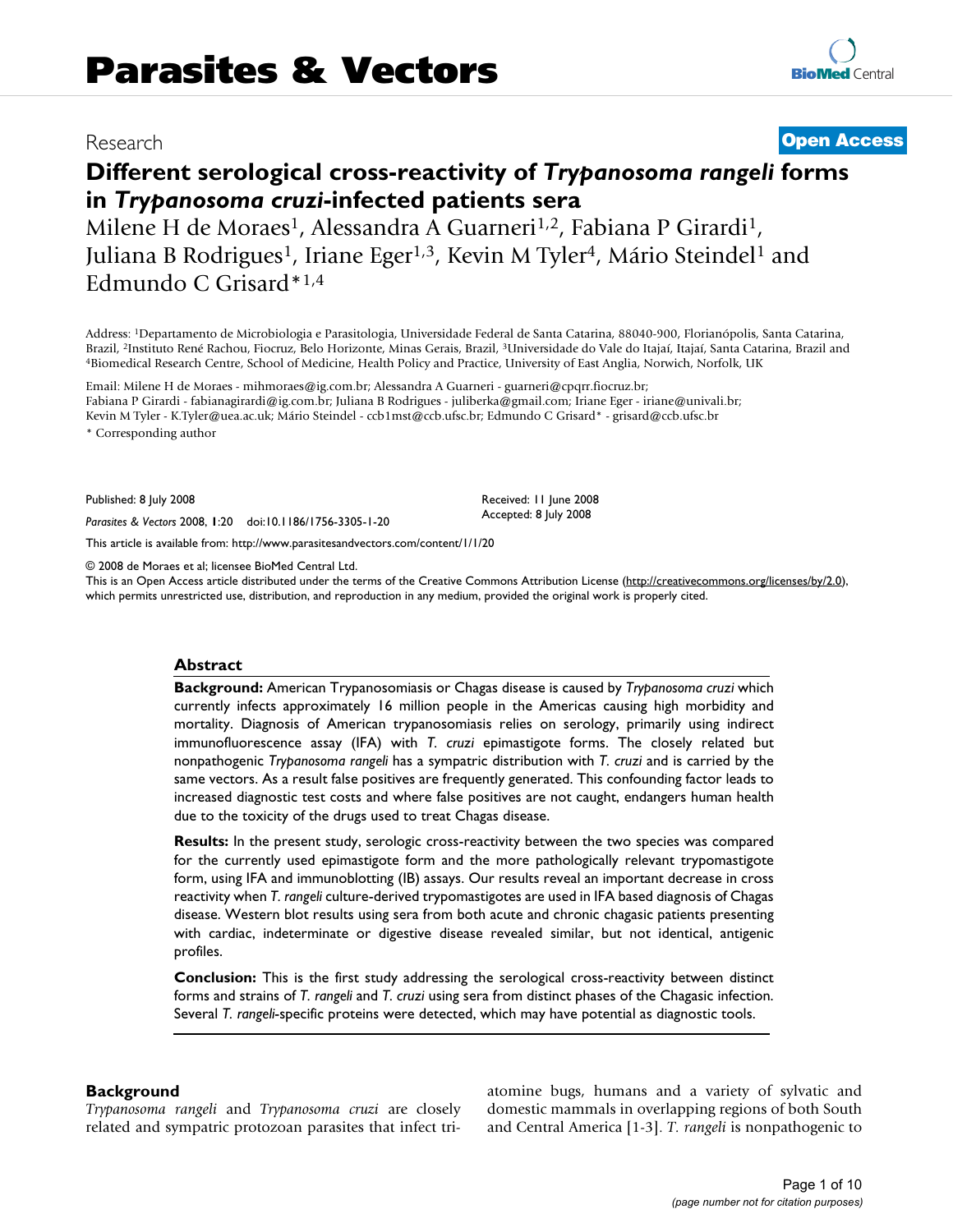humans while *T. cruzi* is the etiological agent of Chagas disease and infects over 16 million people in the new world [4]. Unsurprisingly, given the sympatric distribution and shared vector and host range, mixed infections are observed [1-3].

*T. rangeli* is considered a parasite of biological and epidemiological interest due to the serological cross-reactivity with *T. cruzi*, which has been the subject of great controversy [5-8]. Several reports pointed out the sharing of antigenic epitopes by *T. cruzi* and *T. rangeli* [9-12]. However, these studies were performed with sera from animals immunized with *T. rangeli* epimastigotes rather than infected or immunized with the trypomastigote forms present in infected hosts [9-12]. It is widely accepted to have an outstanding but underestimated impact on the diagnosis of Chagas disease [2,9[-14](#page-8-0)].

A recent study on *T. cruzi* serodiagnosis reported the absence of cross-reaction of *T. rangeli-*infected patient's sera in some commercially available ELISA tests [15]. Despite the fact that PCR-based diagnosis can provide accurate discrimination of *T. cruzi* from *T. rangeli* [2,3], neither method is widespread in the diagnostic laboratories of endemic areas where IFA of cultured *T. cruzi* epimastigote forms with patient sera remains the screening method of choice [16-18]. The use of at least two serological tests based on different methods, mandatory in Brazil for almost two decades now [17], have enhanced the sensitivity detection. Comparative studies of the antigenic composition of culture-derived *T. cruzi* and *T. rangeli* epimastigote forms indicate that these parasites share approximately 60% of their soluble antigenic composition [5,7,[11\]](#page-8-1) often resulting in a significant level of inconclusive results [17].

Epimastigote forms are not seen in the blood of infected individuals and are therefore not the form against which antibody develops, rather the forms seen on blood smears are normally the trypomastigote forms. We considered therefore, whether serum screening using trypomastigotes from culture, rather than epimastigotes, would help to reduce misdiagnosis. We extended these studies to examine the expression of cross-reactive proteins between life cycle stages in order to reveal candidate proteins for molecular diagnostics, pathogenicity factors and possible vaccines.

# **Results**

Independent of the clinical form, all chagasic sera tested reacted with both *T. cruzi* and *T. rangeli* epimastigotes in IFA (Figs. 1 and 2). Considering reactions with titers over 1:40 as positive, cross-reactions were observed for 88.46% of the serum from patients with the cardiac form of the Chagas disease (Fig. 2). Interestingly, the use of *T. rangeli* trypomastigote forms as antigen reduced the cross-reactivity of serum from patients with the cardiac form of the Chagas disease to 30.76% (8/26). The titres as well as the fluorescence intensities were variable depending on the parasite species and/or strains used but, irrespective of the form used as antigen, higher titres were obtained for *T. cruzi* strains (Fig. 2).

Except for the distinct and significant reactivity ( $p < 0.05$ ) of serum from patients with the cardiac form of the Chagas disease with *T. cruzi* trypomastigotes from the CL or Y strains, no other significant intra-specific variation of the reaction titres ( $p > 0.05$ ) was observed among the strains studied and the fluorescence pattern revealed was homogeneous (Fig. 2). However, inter-specific comparisons revealed a variable fluorescence pattern and significantly different (p < 0.001) reaction titres between *T. cruzi* and *T. rangeli* strains for the tested sera, especially when using trypomastigotes as antigens (Fig. 2).

A representation of the fluorescence patterns observed in IFA is shown in Figure 1. Both *T. cruzi* forms showed a fluorescence pattern varying from homogeneous cellular, including nucleus and kinetoplast when tested against sera from patients with indeterminate form of the disease (data not shown), to strong plasma membrane labeling alone when tested with serum from patients with cardiac involvement (Fig. 1). Sera from all chagasic patients showed strong membrane fluorescence when tested against *T. rangeli* epimastigotes (Fig. 1) although, sera from the indeterminate form patients that reacted with *T. cruzi* epimastigote forms at 1:40 or 1:80 dilutions resulted in negative results when tested against *T. rangeli* epimastigotes at these concentrations (Data not shown).

As expected, chagasic sera gave the strongest reaction with *T. cruzi* trypomastigotes regardless of patient clinical history (Fig. 2). The use of trypomastigote forms from both species in IFA showed a significant decrease ( $p < 0.001$ ) in cross-reactivity when compared to the results obtained for epimastigote forms (Fig. 2). Also, a significant intra-specific variation ( $p < 0.05$ ) of the reaction titers was observed among epimastigotes of the distinct *T. cruzi* strains according to the testing sera (cardiac or indeterminate), which was not observed among the trypomastigote forms (Fig. 2).

Sera from chronic chagasic patients (cardiac or indeterminate forms) showing borderline titers of 1:40 or 1:80 against *T. cruzi* epimastigotes, which did not react with *T. rangeli* epimastigotes, revealed negative results in IFA with both *T. rangeli* and *T. cruzi* trypomastigotes.

Comparative SDS-PAGE analysis revealed a protein pattern varying from 24 to 110 kDa for both *Trypanosoma* spe-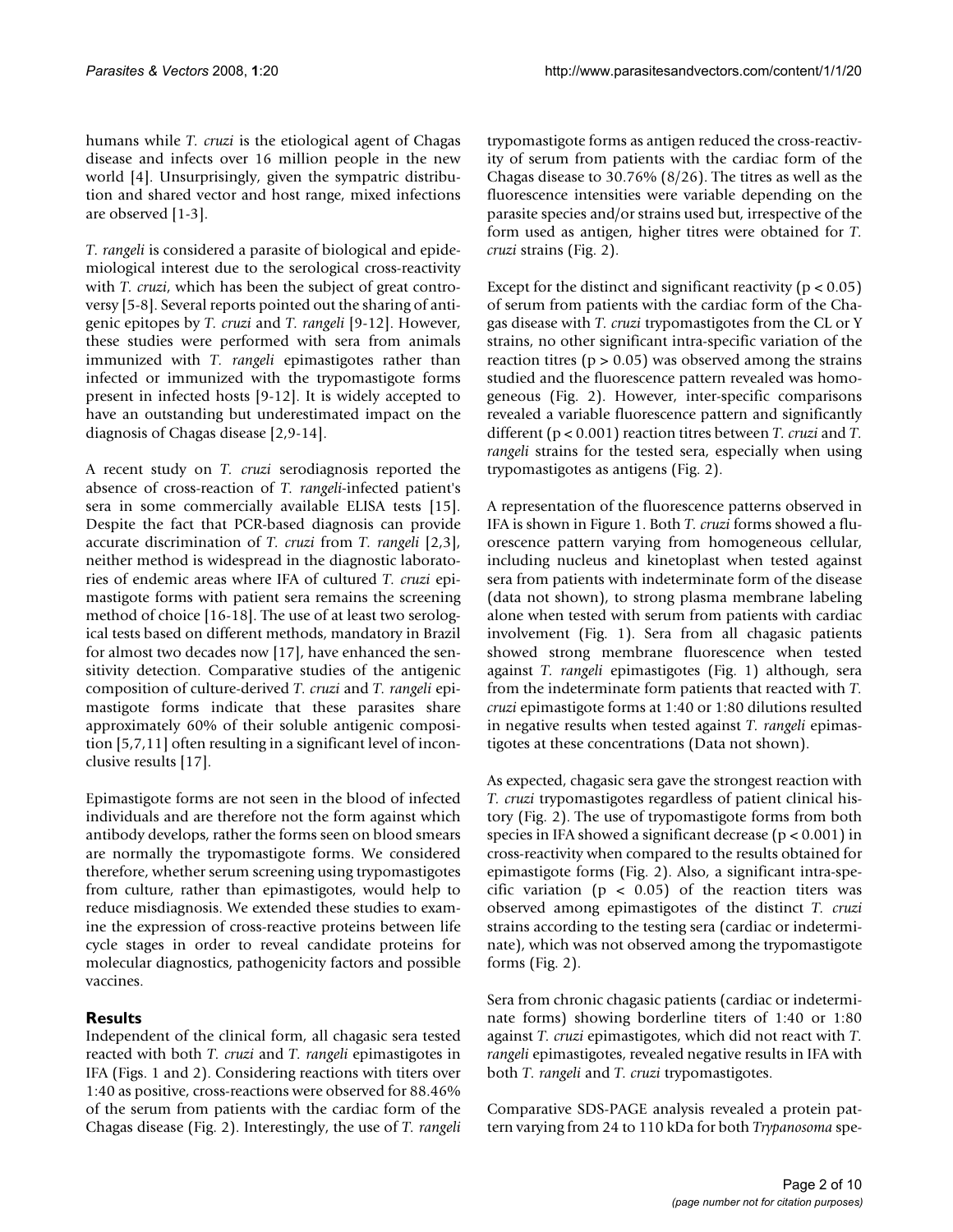

# Figure 1

**The use of trypomastigotes give better specificity than epimastigotes by IFA**. Indirect immunofluorescence assay using *Trypanosoma cruzi* and *Trypanosoma rangeli* trypomastigote or epimastigote forms as antigens and serum (1:80) from a chronic chagasic patient with the cardiac form of the disease. Negative controls consist of epimastigotes and non-infected

cies (Fig. 3A). Epimastigote forms gave similar patterns, sharing a large number of prominent and faint bands. For trypomastigotes though, it was possible to visualize differences in the electrophoretic profiles (Fig. 3A, lanes 2 and 4). No major differences were observed among the profiles of both *T. rangeli* forms, however, the profile of *T. cruzi* epimastigotes revealed two major proteins around 36 and 52 kDa, as also observed on both *T. rangeli* forms, which were present in much lower intensity on the *T. cruzi* trypomastigotes profile (Fig. 3A).

Immunoblot analysis using all acute and chronic chagasic patient sera recognized a wide range of proteins in both parasite species and strains (data not shown), revealing a quite distinct inter-specific pattern. A representation of the obtained results is shown on Fig. 3B. Sera from patients in the acute phase of Chagas disease recognized fewer proteins on *T. rangeli* extracts than sera from chronic chagasic patients. Two proteins of approximately 32 and 40 kDa were strongly recognized by chagasic sera (acute and chronic) on *T. cruzi* extracts (Fig. 3B, dark arrows), but were not detected in *T. rangeli* lysates by acute sera. A 32 kDa protein was, though, weakly recognized in chronic patient sera. Also, some intra-specific differences on antigenic profile between *T. cruzi* Y strain epimastigote and trypomastigote forms were observed (Fig. 3B).

Signal intensity for several *T. rangeli* antigens was variable between chagasic sera. Interestingly, though, a very strong band of approximately 35 kDa was recognized in both *T. rangeli* forms by sera from chronic patients (Fig. 3B, white arrow).

We further considered whether chagasic sera from different pathologies showed similar antigenic profiles by utilizing sera from patients presenting the cardiac, indeterminate or digestive forms of the disease (Fig. 3C). Our results revealed very similar profiles for *T. cruzi* epimastigotes and trypomastigotes but a quite distinct protein patterns for *T. rangeli* epimastigotes and trypomastigotes, independently of the tested sera. Importantly, a 35 kDa protein was recognized strongly by all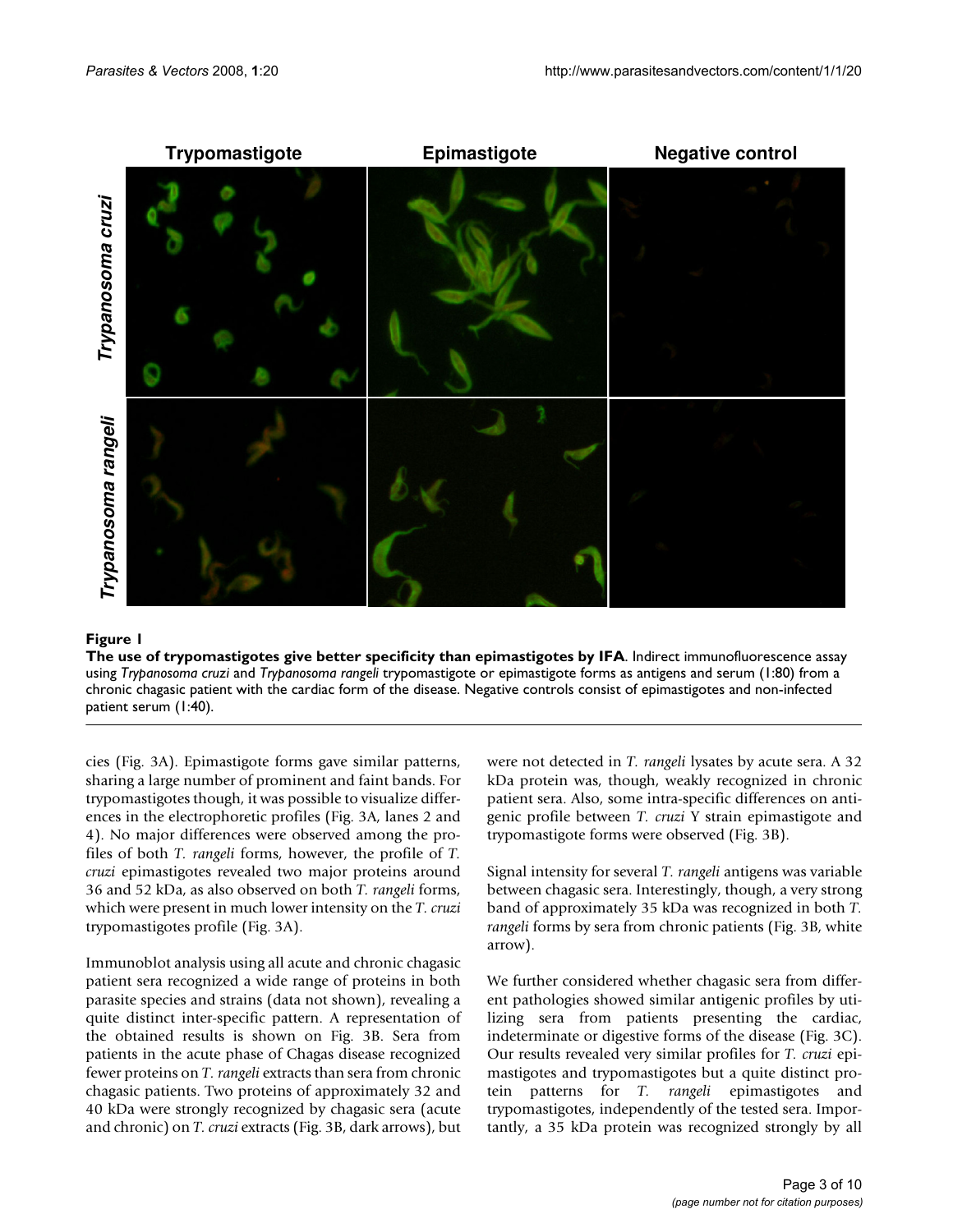

# Trypomastigotes discriminate **Figure 2** *Trypanosoma cruzi* from *Trypanosoma rangeli* over an increased titre range

**Trypomastigotes discriminate** *Trypanosoma cruzi* **from** *Trypanosoma rangeli* **over an increased titre range**. Comparison of antibody titers obtained for chronic chagasic patients serum with cardiac or indeterminate forms tested against epimastigote or trypomastigote forms of *T. cruzi* Y (open bar) and CL (dotted bar) strains and *T. rangeli* Choachi (vertical lined bar) and SC-58 (horizontal lined bar) strains in indirect immunofluorescence assays. Experiments were performed in duplicates and vertical bars above data indicate mean standard error. Horizontal dotted lines indicate the 1:40 cut-off.

chagasic sera (Fig. 3C, white arrows). Two proteins of around 11 and 15 kDa were recognized by the cardiac and digestive serum in both *T. rangeli* forms, but not by the indeterminate sera (Fig. 3C, black arrows).

# **Discussion**

Despite the proven cross-reactions and the existence of more sensitive and reliable techniques for diagnosis such as ELISA associated to the use of recombinant antigens, IFA is still the most widely used method for Chagas disease diagnosis in Brazil, as in several Latin American Countries [16-18]. Thus, in the present study the serological cross-reactivity between *T. cruzi* and *T. rangeli*, epimastigote and trypomastigote forms, was evaluated by IFA and IB assays using sera of both acute and chronic chagasic patients with different clinical manifestations.

Former studies have shown the serological cross-reactivity between *T. cruzi* and *T. rangeli* epimastigotes by IFA, ELISA and/or IB assays, pointing that such cross-reactivity is due the great number of soluble antigens shared by both parasites [5,7,9-12,19]. Furthermore, sera from *T. cruzi*infected patients can cross-react with other trypanosomatid species such as *T. evansi* [20] and *Leishmania* spp. [15] as demonstrated by western-blot, ELISA and TESA-Blot, including some commercially available kits.

In the present study we have confirmed cross-reactivity in a range of distinct serum samples and also observed that *T. cruzi* and *T. rangeli* epimastigotes reacted with all tested sera regardless of the clinical presentation of the patient. However, the fluorescence intensity and pattern produced by the sera in IFA on parasites cells appeared to be variable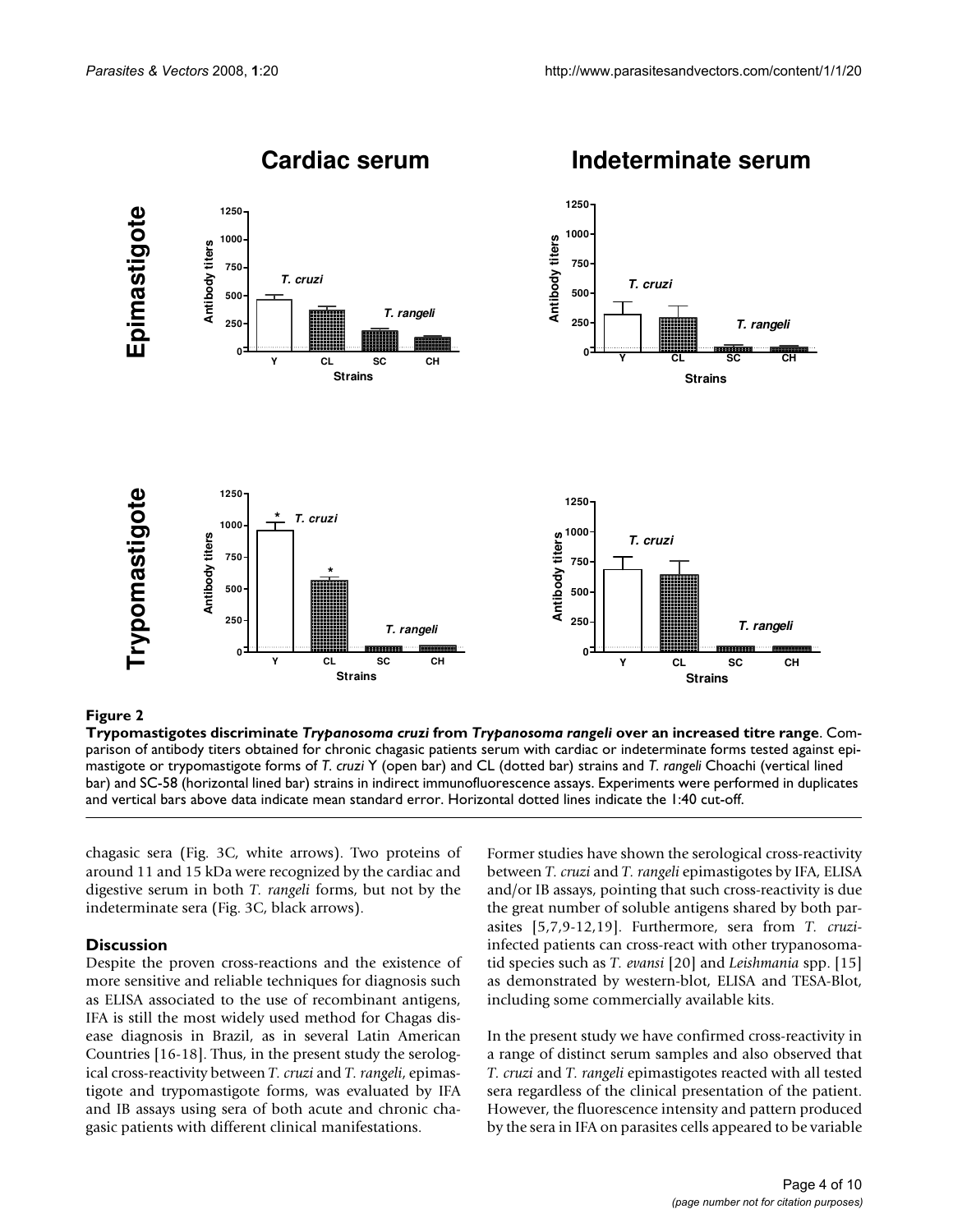

# **Figure 3** Immunoblot profiles of *Trypanosoma cruzi* (Y strain) and *Trypanosoma rangeli* (Choachi strain) with chagasic sera

**Immunoblot profiles of** *Trypanosoma cruzi* **(Y strain) and** *Trypanosoma rangeli* **(Choachi strain) with chagasic sera**. Total protein extracts resolved in a 12% SDS-PAGE and stained by Comassie brilliant blue (A) and the immunoblot analysis of the same lysates using sera from acute and chronic chagasic patients (B) or using sera from chronic chagasic patients with the cardiac, indeterminate or digestive forms of the disease (C). On panel B, arrows indicates proteins recognized by chagasic sera (acute and/or chronic) on *T. cruzi* (dark arrows) or on *T. rangeli* (white arrow) extracts. Arrows in panel C indicates a *T. rangeli* 11 and 15 kDa proteins exclusively recognized by the cardiac and digestive serum in both *T. rangeli* forms (dark arrows) and a 35 kDa protein (white arrows) recognized by all sera from *T. cruzi*-infected patients. Lanes 1 and 2 = *T. cruzi* Y strain epimastigote and trypomastigote forms and lanes 3 and 4 = *T. rangeli* Choachi strain epimastigote and trypomastigote forms, respectively. Lane 5 = Vero cells extract; MW = molecular weight marker (kDa). Asterisks indicates significant differences ( $p < 0.05$ ).

depending on the parasite species and life-cycle stage and upon the type of serum used. Such differences may be attributed both to the distinct antibody profiles of the sera, which in turn can be related to the disease form and/ or to the patient immune response, as well as to the differences in gene expression and antigenic composition of the parasites themselves.

It is well established that distinct profiles of anti-*T. cruzi* antibodies may be elicited by patients with different clinical presentations of the disease [21-23]. This variable response pattern can be due to a variety of immune response related mechanisms, such as the regulation of immunoglobulin expression. Such differences can presumably influence the pathogenesis of disease and hence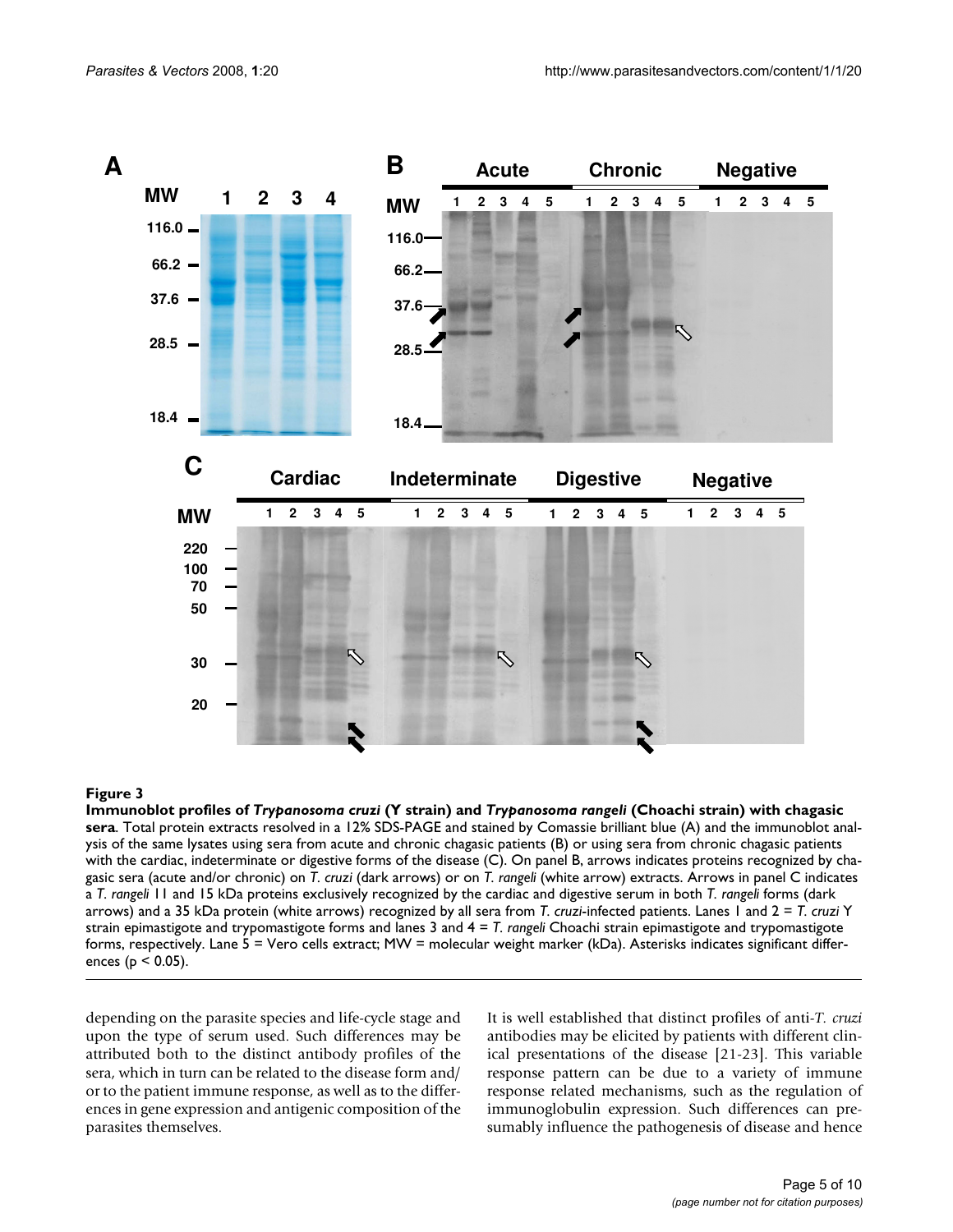it clinical presentation but also have implications for the effectiveness of diagnostic serology [21,23,24].

Despite the antigenic similarity of *T. cruzi* and *T. rangeli*, several studies have described species-specific polypeptides allowing specific differentiation of these parasites [[25](#page-8-2)-27]. Our observations account for both the inter- and intra-specific differences observed in IFA, identifying a variety of antigens which are specific not only to species but also to strains and life cycle stages.

Even considering the antigenic differences to blood trypomastigotes, the use of culture-derived trypomastigotes in IFAs in this study significantly reduced the serological cross-reactivity between *T. cruzi* and *T. rangeli* (Figs. 1 and 2). It is clear also, though, that even in trypomastigote forms significant numbers of positive reactive antigens remain (Figs. 3B and 3C).

Regardless of the clinical presentation from which it is obtained, sera from chronic chagasic patients revealed a significantly more intense reaction (p < 0.01) against *T. cruzi* trypomastigotes in IFA when compared with epimastigote forms (Figs. 1 and 2). This difference can be explained by the antibody specificity, since anti-trypomastigote antibodies present on the evaluated sera were produced against blood trypomastigotes during *T. cruzi* infection.

Sera from patients with the indeterminate form of Chagas disease that showed lower titers (1:40 – 1:80) against *T. cruzi* epimastigotes did not recognize *T. cruzi* and *T. rangeli* trypomastigote forms (Fig. 2). Since 76% of the sera from chagasic patients revealed titres equal or in excess of 1:640, but only 1.4% showed titers below 1:160, and since all sera with high titres reacted with both epimastigote and trypomastigote forms of *T. cruzi* and *T. rangeli* we conclude that sera with titers below 1:40 are most likely to be false-positive results.

Thus, considering that Chagas disease diagnosis is primarily based in IFA and/or ELISA assays and that variable result may be obtained depending on the antigens and methods used [7,15,20] the use of culture-derived trypomastigote forms as antigens could reduce misdiagnosis of the disease and the related disability-adjusted life years or DALY's [28,29].

Nevertheless, the use of such infective forms may represent an increased risk to those culturing the organisms as well as an increase in the costs of the diagnostic exams. These drawbacks reinforce the need to generate recombinant antigens or synthetic peptides for specific diagnosis [15].

Previous studies have pointed some species-specific antigens allowing specific detection of *T. cruzi* [30-32] or differentiation of *T. cruzi* and *T. rangeli* [7[,25](#page-8-2),26] while other antigens seem to be shared by distinct *Trypanosoma* species. Among these studies, Saldaña *et al*. [26,27] have compared total epimastigote extracts from *T. cruzi* and *T. rangeli* by SDS-PAGE and pointed out *T. rangeli* exclusive proteins of approximately 93, 77-73, 63, 54-53 and 48 kDa.

In our present work we have used sera from both acute patients and chronic chagasic patients with distinct clinical presentations (Figs. 3B and 3C), as well as different parasite life-cycle stages (epimastigotes and trypomastigotes), being the first comparative analysis of trypomastigote antigens of both species.

In order to identify possible species-specific antigens present in both *T. cruzi* and *T. rangeli* life-cycle stages, IB assays were initially performed using sera from patients acutely and chronically infected with *T. cruzi*. These experiments addressed the possibility of discriminating stagespecific or clinical presentation-specific antigens. The results indicated at least two proteins present in both *T. cruzi* life cycle stages but were absent in *T. rangeli* (Fig. 3B) and that were strongly recognized by acute and chronic sera. These proteins of approximately 32 and 40 kDa, could represent good targets for the development of specific recombinant antigens, improving the diagnosis of *T. cruzi* in relation to *T. rangeli*. In addition, a 35 kDa protein was exclusively observed on both *T. rangeli* forms extracts and may also represent a new diagnostic marker candidate. However, the amino acid sequence of the exclusive proteins described in the present study as well as their conservation among distinct strains remains to be addressed.

In the present study, the antigenic detection using sera from chronic patients showed the richest protein profile when compared to sera from acute patients reinforcing the results of previous studies [24,30]. However, some proteins bands between 22 and 50 kDa (Fig. 3C) were observed in both parasite species and forms regardless of the sera used. Such proteins may constitute antigens that elicit antibodies production in all phases and/or forms of the disease, which could be good targets to improve differential diagnostic methods or even for vaccine development.

Only around 20% of the *T. cruzi* chronically infected patients develop symptomatic presentations such as cardiac or digestive tract involvement and, despite the efforts for many years, no effective prognostic markers are yet available. Manifestations of Chagas disease range from asymptomatic to subtle abnormalities seen on electrocar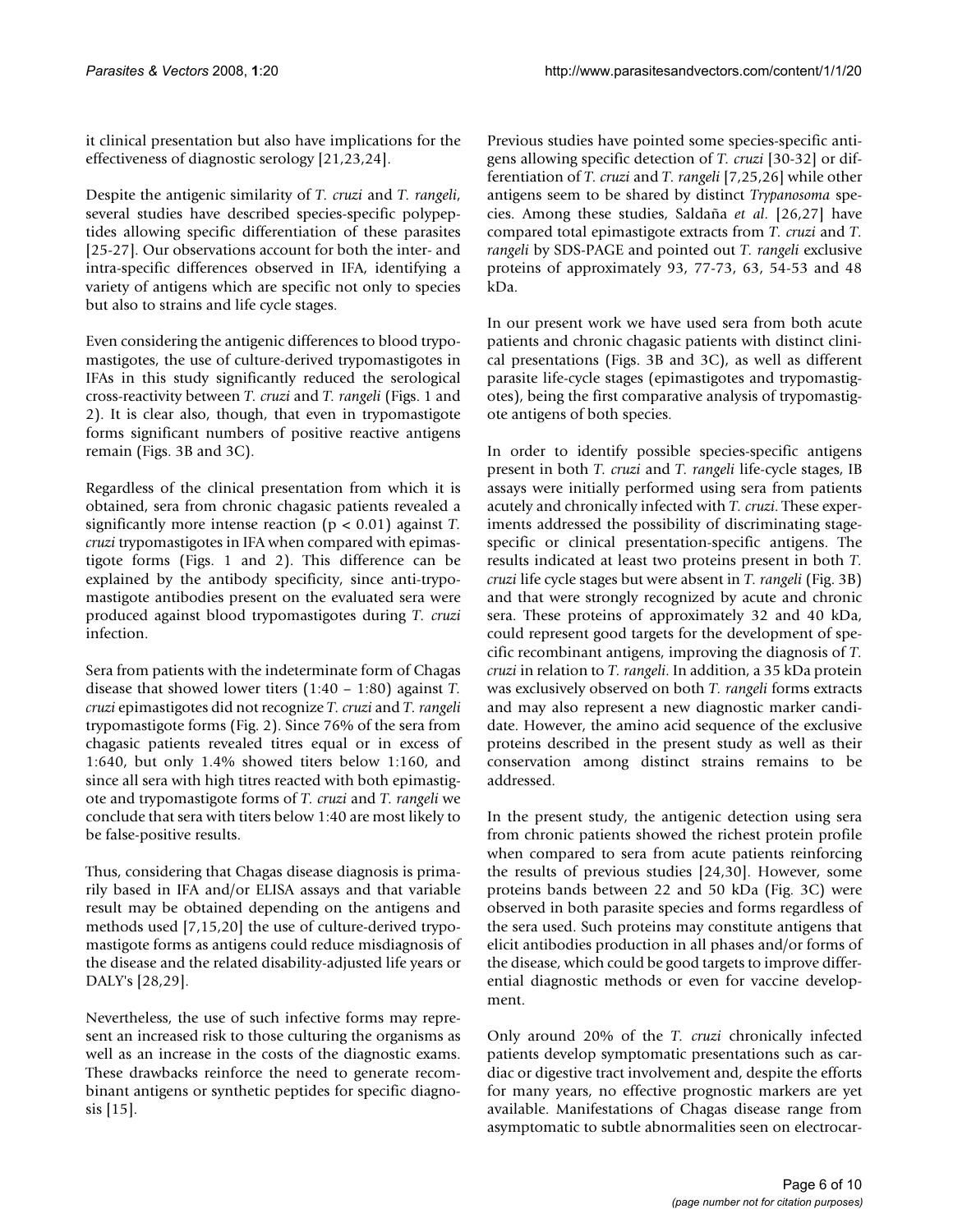diograms which may evolve to advanced congestive heart failure and/or disabling megaesophageal or colonic syndromes. However, the majority  $(\sim 60\%)$  of infected individuals present no clinical evidence of infection other than positive serology. The reasons leading to such wide variation of clinical presentations are not yet established but are likely related to both host and parasite genetics and to variation in host immunity [33,34]. Using ELISA and western blot assays, Morgan *et al*. [23] reported a difference in the levels of some anti-*T. cruzi* epimastigote antibody isotypes among patients with different clinical presentations, suggesting that the type of antibodies produced by an individual could be related to their clinical presentation.

Serological cross-reactivity between different infectious etiological agents is well reported in the literature. Considering *T. cruzi* infection in humans, cross-reactions may occur in distinct levels with toxoplasmosis, hanseniasis, tuberculosis, auto-immune diseases, leishmaniasis as well as with other trypanosomatid species as formerly reported [15,20,29,30,35].

Recent studies have comparatively tested the use of *T. cruzi* amastigote, epimastigote and trypomastigote forms from two strains as antigens in diagnostic ELISA assays, having observed that trypomastigote forms are as effective as epimastigotes concerning specificity, sensitivity and antigen stability [35,36]. In these studies, the authors discuss the problems involving the use of infective trypomastigote forms versus the possible clinical implications of detecting anti-*T. cruzi* antibodies directed to the bloodstream form, reinforcing the needs for the use of recombinant antigens.

Considering the onus of Chagas disease in Latin and Central America, regarding not only the costs related to treatment and patient care but also the social implications, and further considering the sympatric occurrence with *T. rangeli* in wide geographical areas; the development of a species-specific detection system able to differentiate both parasite species is of utmost relevance [15]. As a result of this study we believe that the use of trypomastigote forms of both species as antigens for IFA will reduce false-positive diagnosis of Chagas disease in areas were *T. rangeli* also occurs. The consequent increment on the costs of trypomastigote-based diagnosis will trade off against a reduction of the costs associated with false-positive results and a direct benefit in terms of human health.

The existing serological cross-reaction between *T. cruzi* and *T. rangeli* due their antigenic similarity is indeed a problem for diagnosis but it may be an interesting point to address protective immunological effects on Chagas disease [8,37,38]. Recently, Basso *et al*. [38] tested the efficacy of *T. rangeli* vaccination in dogs using an emulsion of epimastigote forms from a single strain of the parasite. The challenge with *T. cruzi* blood trypomastigotes on vaccinated animals revealed a reduction of the period and levels of parasitemia, concluding that the protective effect is based on the high antigenic similarity between species and that *T. rangeli* may be a good agent to induce protective immune response against *T. cruzi* in dogs in endemic areas [38]. Despite promising results, this study does not have considered the antigenic variability among distinct strains and forms as well as the possible bias on diagnosis of vaccinated individuals.

Indeed, *T. rangeli* is a good model to address the development of both therapeutic or prophylactic vaccines, however, the antigenic variability among distinct species, strains and forms must be observed while discussing the use antigen-based vaccines [38[-40](#page-9-0)] or even genetic vaccines [41].

Studies on the use of *T. rangeli* as a vaccine candidate for *T. cruzi* infection have reported reduction in parasitemia, clinical symptoms and mortality rates in experimental models [38,39]. However, the use of distinct animal models with specific strains and life-cycle stages of parasite inoculated seem to have influence on the results of both diagnostic and vaccine development assays [15,38].

# **Conclusion**

In conclusion, we recommend that positive sera for Chagas disease be retested with *T. rangeli* antigens in areas where overlapped distribution of these species occurs. Even considering the drawbacks of associated costs and safety issues on culturing infective forms, our results indicates that the use of both *T. cruzi* and *T. rangeli* trypomastigotes as antigens in IFA or IB assays will help to avoid misdiagnosis of Chagas disease.

Further studies using 2D gel electrophoresis are in progress to obtain the differentially expressed proteins for identification by mass spectrometry. Because of the nature by which they were defined such protein markers will likely prove of interest both diagnostically and biologically.

# **Methods**

# *Serum samples*

Approximately 40 serum samples were used for indirect immunofluorescence assays (IFA). Sera from chronic chagasic patients with the cardiac  $(n = 26)$  or indeterminate  $(n = 13)$  forms were obtained from two distinct cryobanks (Laboratório de Protozoologia, Universidade Federal de Santa Catarina, Florianópolis, SC – Brazil and Centro de Referência para Doenças Infecciosas e Parasitárias, Universidade Federal de Minas Gerais, Belo Horizonte, MG –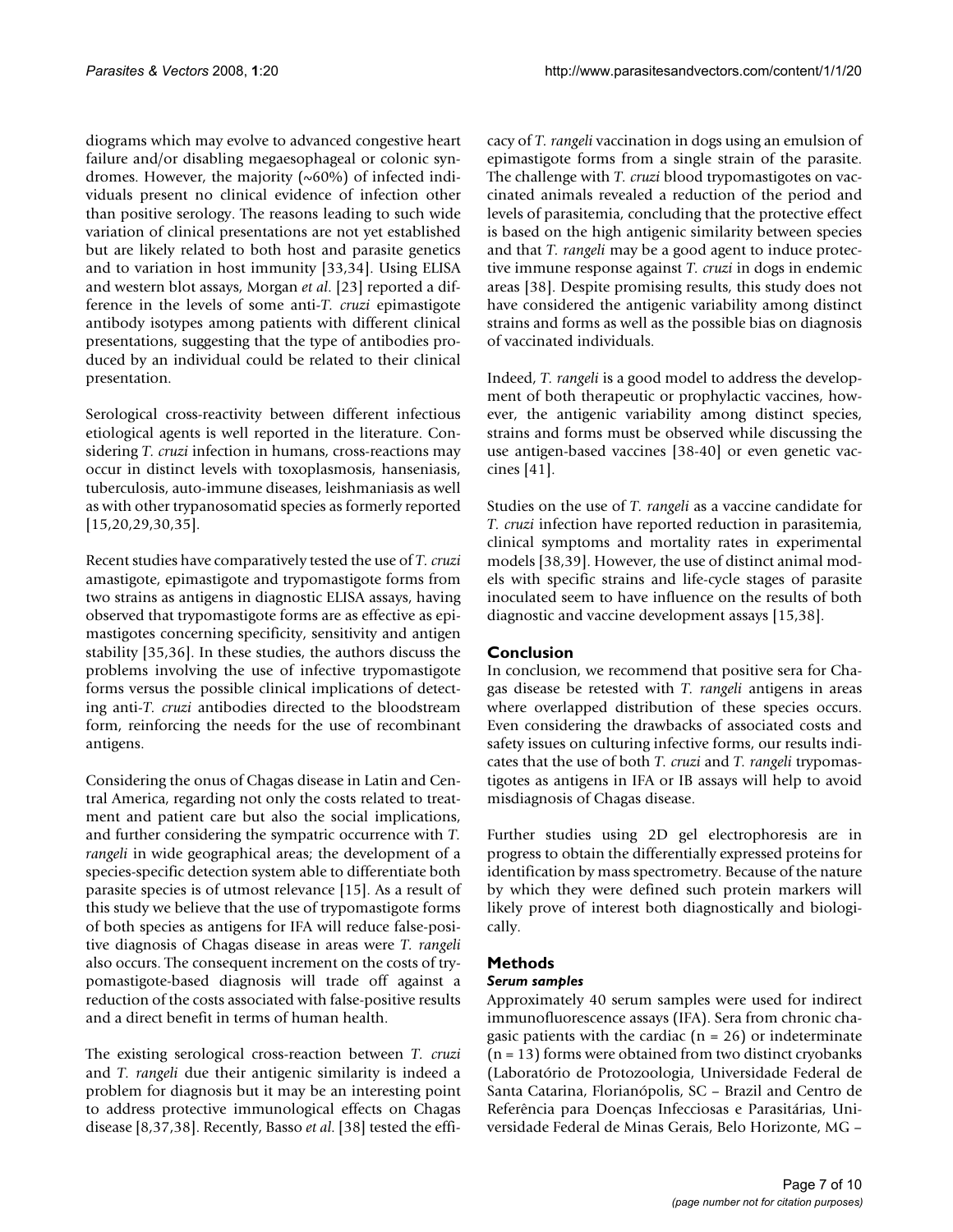Brazil). These samples were collected from endemic areas during the 50's and their use was approved by the UFSC Ethics Committee. Four negative serum samples obtained from each institution formed a pool that was used as a single negative control in all assays. All samples had been previously tested as individually negative by IFA using *T. cruzi* epimastigote forms as antigens. Ten additional sera recently obtained from acute chagasic patients  $(n = 5)$  [42] and from patients with the digestive form  $(n = 5)$  of the chagasic infection were also included in immunoblotting (IB) assays, for which an informed consent approved by the UFSC Ethics Committee was also obtained.

# *Parasites*

*T. rangeli* Choachi strain and *T. cruzi* Y strain were used for antigen preparation. For IFA, *T. cruzi* CL and *T. rangeli* SC-58 strains were also included. All strains were grown in LIT (Liver Infusion Tryptose) medium supplemented with 15% of fetal calf serum (FCS) at 27.5°C by weekly passages. Epimastigotes forms of both species were obtained in the exponential growth phase in LIT medium. *T. cruzi* culture trypomastigotes were obtained by infection of Vero cells (ATCC-CCL81) in Dulbecco's modified Eagle's Medium – DMEM (SIGMA, St. Louis), pH 7.4 supplemented with 10% FCS. Cells were maintained in 25 cm2 culture flasks (NUNC, Naperville) and infected with Y strain blood trypomastigotes obtained from experimentally infected Swiss mice. *T. rangeli* culture trypomastigotes of the Choachi strain were obtained by *in vitro* differentiation in DMEM as previously described [43] and purified by cation exchange chromatography using a CMcellulose column [\[44\]](#page-9-1).

# *Indirect Immunofluorescent assay (IFA)*

For antigen preparation, *T. cruzi* and *T. rangeli* epimastigotes and trypomastigotes were washed three times in phosphate-buffered saline (PBS) supplemented with glucose 0.1% (PBSG), pH 7.4 and fixed in paraformaldehyde 2% in PBS (v/v) for 2 hours at  $4^{\circ}$ C. Fixed parasites where then washed twice in PBS pH 7.4, the final concentration was adjusted to  $1 \times 10^6$  parasites/ml in PBS supplemented with 1% bovine serum albumin (BSA). The antigens were then distributed (5 μl/well) in 12 well immunofluorescence slides (Knittel, Braunschweig), air dried and stored at -20°C for periods no longer than 2 months.

Each patient sera was individually analyzed using dilutions of 1:40, 1:80, 1:160, 1:320, 1:640 and 1:1,280 in PBS pH 7.4. Positive control sera and negative control serum pool were used at 1:40 dilution. After dilution, 10 μl of each serum was placed on each of the slides and incubated for 30 min at 37°C. After incubation, slides were washed twice in PBS for 10 min and incubated for 30 min with 15 μl/well of a FITC-labelled anti-human IgG conjugate (Biolab, São Paulo) in 0.01% Evan's blue. After

a new wash in PBS, slides were then mounted with buffered glycerine under cover slips for microscopic observation with an Olympus Bx40-FL microscope (Olympus, Tokio). Sample titers were determined by the maximum dilution where the fluorescent parasites could be detected. All experiments were performed in duplicate and evaluated by, at least, two independent observers. The obtained results were compared by ANOVA and the means by the Dunn's test, considering significant differences with p < 0.05.

# *Protein assays*

A total of  $1 \times 10^8$  cells of each parasite species, strains and forms were obtained from cultures as described above. Each was washed three times in PBS  $(10 \text{ min}/2,000 \times g)$ and the pellet stored at -80°C. Also, 108 uninfected Vero cells cultured as described before were washed three times in PBS (10 min/2,000  $\times$  *g*) and the pellet stored at -80 $^{\circ}$ C. The pellets were then ressuspended in 100 μl of lysis buffer (50 mM NaCl, 200 mM Tris-HCl pH 8.0, 1% Nonidet P-40) and 2 μl of a mixture of protease inhibitors (PMSF 44.2 mg/ml, pepstatin 68.6 μg/ml, TPCK 2.0 mg/ ml and TLCK 0.5 mg/ml). The samples were then centrifuged at  $14.000 \times g$  for one hour, at  $4^{\circ}$ C, and the supernatant containing the protein extracts was stored at -80°C. Protein concentration was determined by the Bradford method, using BSA as a protein standard.

The same amount of proteins extracts from *T. cruzi* and *T. rangeli* epimastigotes and trypomastigotes, as well as from Vero cells, were separated in 12% SDS-PAGE in a 10 cm × 10 cm mini-gel system (Bio-Rad, Richmond) along with a Protein MW Marker (Jena Bioscience, Jena). Briefly, samples of 50 μg of each protein extract were dissolved in an equal volume of sample buffer (125 mM Tris-HCl, pH 6.8, 1.5% 2-mercaptoethanol, 2% SDS, 20% glycerol, 0.1% bromophenol blue) and boiled for 3 min, immediately transferred to ice for 3 min and then resolved at 100 V for approximately 2 h. The protein profiles were visualized by standard Comassie brilliant blue staining and digitally recorded.

The proteins separated by SDS-PAGE were then transferred onto a nitrocellulose membrane (Hybond-ECL, Amersham Biosciences – GE Healthcare) at 25 V overnight in buffer containing 25 mM Tris; 192 mM Glycine and 20% Methanol. After blotting, the membranes were blocked with 5% fat free milk 0.1% PBS-Tween 20 for 1 h, cut as vertical strips of 0.4–0.5 cm wide and individually treated for 90 min at room temperature with each serum sample (acute, indeterminate, cardiac and negative serum pool control) diluted 1:3,000 in 0.1% PBS-Tween 20. The strips were then treated for 90 min with anti-human IgG conjugate labeled with peroxidase (H+L, Promega, Madison) and the reaction developed using the ECL kit (Amer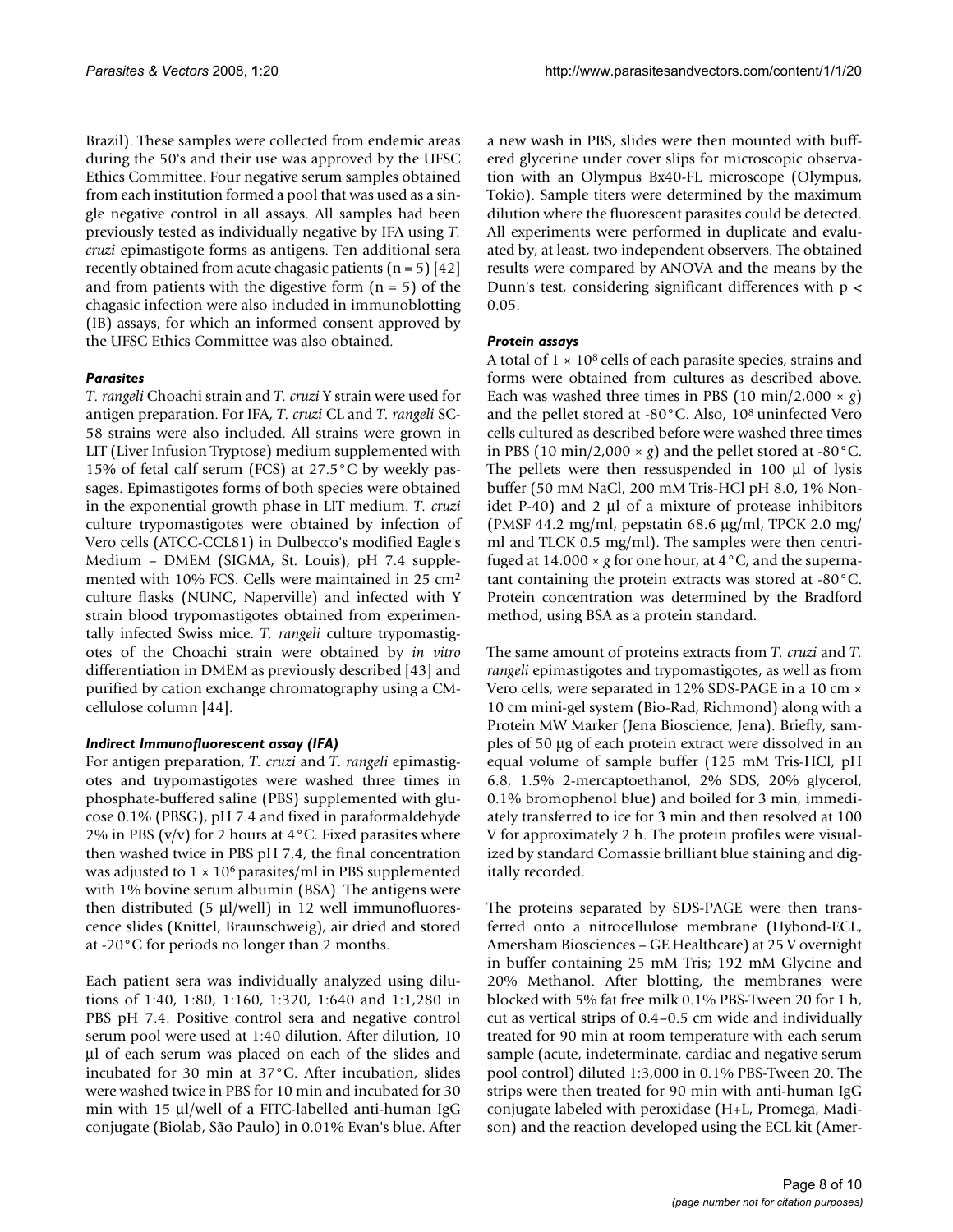sham Biosciences – GE Healthcare) according to the manufacturer's indications.

#### **Competing interests**

The authors declare that they have no competing interests.

#### **Authors' contributions**

All authors have equally contributed on this research and have read and approved the final manuscript.

#### **Acknowledgements**

To Centro de Referência para Doenças Infecciosas e Parasitárias (UFMG) for the chronic chagasic patients sera, to Dr. Carlos Roberto Zanetti and Patrícia H. Stoco for their contributions to this work. MHM was recipient of a CNPq undergraduate scholarship. AAG was a CNPq Post-Doctoral Fellow at MIP/CCB/UFSC, Brazil. ECG is currently a CNPq Post-Doctoral Fellow at BMRC/UEA, UK.

#### **References**

- 1. D' Alessandro A, Saravia NG: *Trypanosoma rangeli***.** In *Protozoal Disease* Edited by: Gilles HM. Oxford: University Press; 1999:398-412.
- 2. Grisard EC, Steindel M, Guarneri AA, Eger-Mangrich I, Campbell DA, Romanha AJ: **Characterization of** *Trypanosoma rangeli* **[strains](http://www.ncbi.nlm.nih.gov/entrez/query.fcgi?cmd=Retrieve&db=PubMed&dopt=Abstract&list_uids=10224529) [isolated in central and south America: on overview.](http://www.ncbi.nlm.nih.gov/entrez/query.fcgi?cmd=Retrieve&db=PubMed&dopt=Abstract&list_uids=10224529)** *Mem Inst Oswaldo Cruz* 1999, **94:**203-209.
- 3. Guhl F, Vallejo GA: *Trypanosoma (Herpetosoma) rangeli* **[Tejera,](http://www.ncbi.nlm.nih.gov/entrez/query.fcgi?cmd=Retrieve&db=PubMed&dopt=Abstract&list_uids=12937750) [1920: an updated review.](http://www.ncbi.nlm.nih.gov/entrez/query.fcgi?cmd=Retrieve&db=PubMed&dopt=Abstract&list_uids=12937750)** *Mem Inst Oswaldo Cruz* 2003, **98:**435-442.
- 4. Moncayo A, Ortiz Yanine MI: **[An update on Chagas disease](http://www.ncbi.nlm.nih.gov/entrez/query.fcgi?cmd=Retrieve&db=PubMed&dopt=Abstract&list_uids=17227647) [\(human American trypanosomiasis\).](http://www.ncbi.nlm.nih.gov/entrez/query.fcgi?cmd=Retrieve&db=PubMed&dopt=Abstract&list_uids=17227647)** *Ann Trop Med Parasitol* 2006, **100:**663-677.
- 5. Afchain D, Le Ray D, Fruit J, Capron A: **Antigenic make up of** *Trypanosoma cruzi* **[culture forms: Identification of a specific](http://www.ncbi.nlm.nih.gov/entrez/query.fcgi?cmd=Retrieve&db=PubMed&dopt=Abstract&list_uids=376821) [component.](http://www.ncbi.nlm.nih.gov/entrez/query.fcgi?cmd=Retrieve&db=PubMed&dopt=Abstract&list_uids=376821)** *J Parasitol* 1979, **65:**314-507.
- 6. Guhl F, Marinkelle CJ: **Antibodies against** *Trypanosoma cruzi* **in mice infected with** *T. rangeli***[.](http://www.ncbi.nlm.nih.gov/entrez/query.fcgi?cmd=Retrieve&db=PubMed&dopt=Abstract&list_uids=6812517)** *Ann Trop Med Parasitol* 1982, **76:**361.
- 7. O'Daly JA, Carrasco H, Fernandez V, Rodriguez MB: **Comparison of chagasic and non-chagasic myocardiopathies by ELISA and immunoblotting with antigens of** *Trypanosoma cruzi* **and** *Trypanosoma rangeli***[.](http://www.ncbi.nlm.nih.gov/entrez/query.fcgi?cmd=Retrieve&db=PubMed&dopt=Abstract&list_uids=8023751)** *Acta Trop* 1994, **56:**265-287.
- 8. Zuñiga C, Palau T, Penin P, Gamallo C, de Diego JA: **Protective effect of** *Trypanosoma rangeli* **against infections with a highly virulent strain of** *Trypanosoma cruzi***[.](http://www.ncbi.nlm.nih.gov/entrez/query.fcgi?cmd=Retrieve&db=PubMed&dopt=Abstract&list_uids=9217704)** *Trop Med Int Health* 1997, **2:**482-427.
- 9. Guhl F, Hudson L, Marinkelle CJ, Morgan SJ, Jaramillo C: **Antibody response to experimental** *Trypanosoma rangeli* **infection and its implications for immunodiagnosis of South American trypanosomiasis.** *Acta Trop* 1985, **42:**312-318.
- 10. Saldaña A, Sousa OE, Örn A: **Immunoparasitological studies of** *Trypanosoma cruzi* **low virulence clones from Panama: humoral immune responses and antigenic cross-reactions with** *Trypanosoma rangeli* **[in experimentally infected mice.](http://www.ncbi.nlm.nih.gov/entrez/query.fcgi?cmd=Retrieve&db=PubMed&dopt=Abstract&list_uids=8552988)** *Scand J Immunol* 1995, **42:**644-650.
- <span id="page-8-1"></span>11. Saldaña A, Sousa OE: *Trypanosoma rangeli* **and** *Trypanosoma cruzi***[: cross-reaction among their immunogenic compo](http://www.ncbi.nlm.nih.gov/entrez/query.fcgi?cmd=Retrieve&db=PubMed&dopt=Abstract&list_uids=8734953)[nents.](http://www.ncbi.nlm.nih.gov/entrez/query.fcgi?cmd=Retrieve&db=PubMed&dopt=Abstract&list_uids=8734953)** *Mem Inst Oswaldo Cruz* 1996, **91:**81-82.
- 12. Saldaña A, Sousa OE: *Trypanosoma rangeli***: epimastigote immunogenicity and cross-reaction with** *Trypanosoma cruzi***[.](http://www.ncbi.nlm.nih.gov/entrez/query.fcgi?cmd=Retrieve&db=PubMed&dopt=Abstract&list_uids=8604121)** *J Parasitol* 1996, **82:**363-366.
- 13. Vasquez JE, Krusnell J, Orn A, Sousa OE, Harris RA: **Serological diagnosis of** *Trypanosoma rangeli* **[infected patients. A com](http://www.ncbi.nlm.nih.gov/entrez/query.fcgi?cmd=Retrieve&db=PubMed&dopt=Abstract&list_uids=9122624)[parison of different methods and its implications for the](http://www.ncbi.nlm.nih.gov/entrez/query.fcgi?cmd=Retrieve&db=PubMed&dopt=Abstract&list_uids=9122624) [diagnosis of Chagas' disease.](http://www.ncbi.nlm.nih.gov/entrez/query.fcgi?cmd=Retrieve&db=PubMed&dopt=Abstract&list_uids=9122624)** *Scand J Immunol* 1997, **45:**322-330.
- <span id="page-8-0"></span>14. Guhl F, Hudson L, Marinkelle CJ, Jaramillo CA, Bridge D: **Clinical** *Trypanosoma rangeli* **[infection as a complication of Chagas'](http://www.ncbi.nlm.nih.gov/entrez/query.fcgi?cmd=Retrieve&db=PubMed&dopt=Abstract&list_uids=2441341) [disease.](http://www.ncbi.nlm.nih.gov/entrez/query.fcgi?cmd=Retrieve&db=PubMed&dopt=Abstract&list_uids=2441341)** *Parasitology* 1987, **94:**475-484.
- 15. Caballero ZC, Sousa OE, Marques WP, Saez-Alquezar A, Umezawa ES: **Evaluation of serological tests to identify human** *Trypanosoma cruzi* **infection and cross-reactivity with** *Trypanosoma*

*rangeli* **and** *Leishmania* **[spp. cases.](http://www.ncbi.nlm.nih.gov/entrez/query.fcgi?cmd=Retrieve&db=PubMed&dopt=Abstract&list_uids=17522327)** *Clin Vaccine Immunol* 2007, **14:**1045-1049.

- 16. Luquetti AO, Ponce C, Ponce E, Esfandiari J, Schijman A, Revollo S, Añez N, Zingales B, Ramgel-Aldao R, Gonzalez A, Levin MJ, Umezawa ES, Franco da Silveira J: **Chagas' disease diagnosis: a multicentric evaluation of Chagas Stat-Pak, a rapid immunochromatographic assay with recombinant proteins of** *Trypanosoma cruzi***[.](http://www.ncbi.nlm.nih.gov/entrez/query.fcgi?cmd=Retrieve&db=PubMed&dopt=Abstract&list_uids=12944018)** *Diagn Microbiol Infect Dis* 2003, **46:**265-271.
- 17. Silveira-Lacerda EP, Silva AG, Junior SF, Souza MA, Kesper N, Botelho-Filho A, Umezawa ES: **[Chagas' disease: application of](http://www.ncbi.nlm.nih.gov/entrez/query.fcgi?cmd=Retrieve&db=PubMed&dopt=Abstract&list_uids=15569074) [TESA-blot in inconclusive sera from a Brazilian blood bank.](http://www.ncbi.nlm.nih.gov/entrez/query.fcgi?cmd=Retrieve&db=PubMed&dopt=Abstract&list_uids=15569074)** *Vox Sang* 2004, **87:**204-207.
- 18. SVS/MS Secretaria de Vigilância em Saúde do Ministério da Saúde: **Consenso Brasileiro sobre a Doença de Chagas.** *Rev Soc Bras Med Trop* 2005, **38(Suppl III):**1-29.
- 19. Acosta L, Romanha AJ, Cosenza H, Krettli AU: **Trypanosomatid isolates from Honduras: Differentiation between** *Trypanosoma cruzi* **and** *Trypanosoma rangeli***[.](http://www.ncbi.nlm.nih.gov/entrez/query.fcgi?cmd=Retrieve&db=PubMed&dopt=Abstract&list_uids=1907109)** *Am J Trop Med Hyg* 1991, **44:**676-683.
- 20. Desquesnes M, Bosseno MF, Breniere SF: **Detection of Chagas infections using** *Trypanosoma evansi* **crude antigen demonstrates high cross-reactions with** *Trypanosoma cruzi***[.](http://www.ncbi.nlm.nih.gov/entrez/query.fcgi?cmd=Retrieve&db=PubMed&dopt=Abstract&list_uids=17337255)** *Infect Genet Evol* 2007, **7:**457-462.
- 21. Mineo JR, Rocha A, Costa-Cruz JM, da Silva AM, Silva DA, Goncalves-Pires MD, Lopes ER, Chapadeiro E: **Total and specific anti-***Trypanosoma cruzi* **[immunoglobulin E in pericardial fluid](http://www.ncbi.nlm.nih.gov/entrez/query.fcgi?cmd=Retrieve&db=PubMed&dopt=Abstract&list_uids=8944279) [samples from patients with chronic Chagas' disease.](http://www.ncbi.nlm.nih.gov/entrez/query.fcgi?cmd=Retrieve&db=PubMed&dopt=Abstract&list_uids=8944279)** *Trans R Soc Trop Med Hyg* 1996, **90:**578-581.
- 22. Morgan J, Dias JC, Gontijo ED, Bahia-Oliveira L, Correa-Oliveira R, Colley DG, Powell MR: **Anti-***Trypanosoma cruzi* **[antibody iso](http://www.ncbi.nlm.nih.gov/entrez/query.fcgi?cmd=Retrieve&db=PubMed&dopt=Abstract&list_uids=8916788)[type profiles in patients with different clinical manifestations](http://www.ncbi.nlm.nih.gov/entrez/query.fcgi?cmd=Retrieve&db=PubMed&dopt=Abstract&list_uids=8916788) [of Chagas' disease.](http://www.ncbi.nlm.nih.gov/entrez/query.fcgi?cmd=Retrieve&db=PubMed&dopt=Abstract&list_uids=8916788)** *Am J Trop Med Hyg* 1996, **55:**355-359.
- 23. Morgan J, Colley DG, Pinto Dias JC, Gontijo ED, Bahia-Oliveira L, Correa-Oliveira R, Powell MR: **Analysis of anti-***Trypanosoma cruzi* **[antibody isotype specificities by western blot in sera](http://www.ncbi.nlm.nih.gov/entrez/query.fcgi?cmd=Retrieve&db=PubMed&dopt=Abstract&list_uids=9645878) [from patients with different forms of Chagas' disease.](http://www.ncbi.nlm.nih.gov/entrez/query.fcgi?cmd=Retrieve&db=PubMed&dopt=Abstract&list_uids=9645878)** *J Parasitol* 1998, **84:**641-643.
- 24. Medrano-Mercado N, Luz MR, Torrico F, Tapia G, Van Leuven F, Araujo-Jorge TC: **[Acute-phase proteins and serologic profiles](http://www.ncbi.nlm.nih.gov/entrez/query.fcgi?cmd=Retrieve&db=PubMed&dopt=Abstract&list_uids=8619440) [of chagasic children from an endemic area in Bolivia.](http://www.ncbi.nlm.nih.gov/entrez/query.fcgi?cmd=Retrieve&db=PubMed&dopt=Abstract&list_uids=8619440)** *Am J Trop Med Hyg* 1996, **54:**154-161.
- <span id="page-8-2"></span>25. Saldaña A, Orn A, Henriksson J, Sousa OE: **Evaluation of 4 immunobiochemical/molecular methods for the identification of** *Trypanosoma cruzi* **and** *Trypanosoma rangeli* **[strains.](http://www.ncbi.nlm.nih.gov/entrez/query.fcgi?cmd=Retrieve&db=PubMed&dopt=Abstract&list_uids=8475337)** *Rev Med Panama* 1993, **18:**41-52.
- 26. Saldaña A, Harris RA, Orn A, Sousa OE: *Trypanosoma rangeli***[:](http://www.ncbi.nlm.nih.gov/entrez/query.fcgi?cmd=Retrieve&db=PubMed&dopt=Abstract&list_uids=9488340) [identification and purification of a 48-kDa-specific antigen.](http://www.ncbi.nlm.nih.gov/entrez/query.fcgi?cmd=Retrieve&db=PubMed&dopt=Abstract&list_uids=9488340)** *J Parasitol* 1998, **84:**67-73.
- 27. Saldaña A: **Immunobiochemical significance of** *Trypanosoma rangeli* **in the study of** *Trypanosoma cruzi***.** In *From the Microbiology and Tumorbiology Center (MTC)* Karolinska Institute, Stockoholm, Sweden and the Center for Research and Diagnosis of Parasitic Diseases (CIDEP), Faculty of Medicine, University of Panama; 1997:7-51.
- 28. Moncayo A: **[Chagas disease: current epidemiological trends](http://www.ncbi.nlm.nih.gov/entrez/query.fcgi?cmd=Retrieve&db=PubMed&dopt=Abstract&list_uids=12973523) [after the interruption of vectorial and transfusional trans](http://www.ncbi.nlm.nih.gov/entrez/query.fcgi?cmd=Retrieve&db=PubMed&dopt=Abstract&list_uids=12973523)[mission in the Southern Cone countries.](http://www.ncbi.nlm.nih.gov/entrez/query.fcgi?cmd=Retrieve&db=PubMed&dopt=Abstract&list_uids=12973523)** *Mem Inst Oswaldo Cruz* 2003, **98:**577-591.
- Berrizbietia M, Ndao M, Gottschalk M, Ache A, Vasquez F, Lacouture S, Medina M, Ward BJ: **Development and comparison of enzyme immunoassays for diagnosis of Chagas' disease using fixed forms of** *Trypanosoma cruzi* **[\(Epimastigotes, Amastig](http://www.ncbi.nlm.nih.gov/entrez/query.fcgi?cmd=Retrieve&db=PubMed&dopt=Abstract&list_uids=15071044)[otes, and Trypomastigotes\) and assessment of antigen sta](http://www.ncbi.nlm.nih.gov/entrez/query.fcgi?cmd=Retrieve&db=PubMed&dopt=Abstract&list_uids=15071044)[bility for the three assays.](http://www.ncbi.nlm.nih.gov/entrez/query.fcgi?cmd=Retrieve&db=PubMed&dopt=Abstract&list_uids=15071044)** *J Clin Microbiol* 2004, **42:**1766-1769.
- 30. Umezawa ES, Shikanai-Yasuda MA, Stolf AM: **Changes in isotype composition and antigen recognition of anti-***Trypanosoma cruzi* **[antibodies from acute to chronic Chagas disease.](http://www.ncbi.nlm.nih.gov/entrez/query.fcgi?cmd=Retrieve&db=PubMed&dopt=Abstract&list_uids=8951611)** *J Clin Lab Anal* 1996, **10:**407-413.
- 31. Umezawa ES, Bastos SF, Coura JR, Levin MJ, Gonzalez A, Rangel-Aldao R, Zingales B, Luquetti AO, da Silveira JF: **An improved serodiagnostic test for Chagas' disease employing a mixture of** *Trypanosoma cruzi* **[recombinant antigens.](http://www.ncbi.nlm.nih.gov/entrez/query.fcgi?cmd=Retrieve&db=PubMed&dopt=Abstract&list_uids=12519436)** *Transfusion* 2003, **43:**91-97.
- 32. Gomes YM, Pereira VR, Nakazawa M, Rosa DS, Barros MD, Ferreira AG, Silva ED, Ogatta SF, Krieger MA, Goldenberg S: **[Serodiagnosis](http://www.ncbi.nlm.nih.gov/entrez/query.fcgi?cmd=Retrieve&db=PubMed&dopt=Abstract&list_uids=11391421) [of chronic Chagas infection by using EIE-Recombinant-Cha](http://www.ncbi.nlm.nih.gov/entrez/query.fcgi?cmd=Retrieve&db=PubMed&dopt=Abstract&list_uids=11391421)[gas-Biomanguinhos kit.](http://www.ncbi.nlm.nih.gov/entrez/query.fcgi?cmd=Retrieve&db=PubMed&dopt=Abstract&list_uids=11391421)** *Mem Inst Oswaldo Cruz* 2001, **96:**497-501.